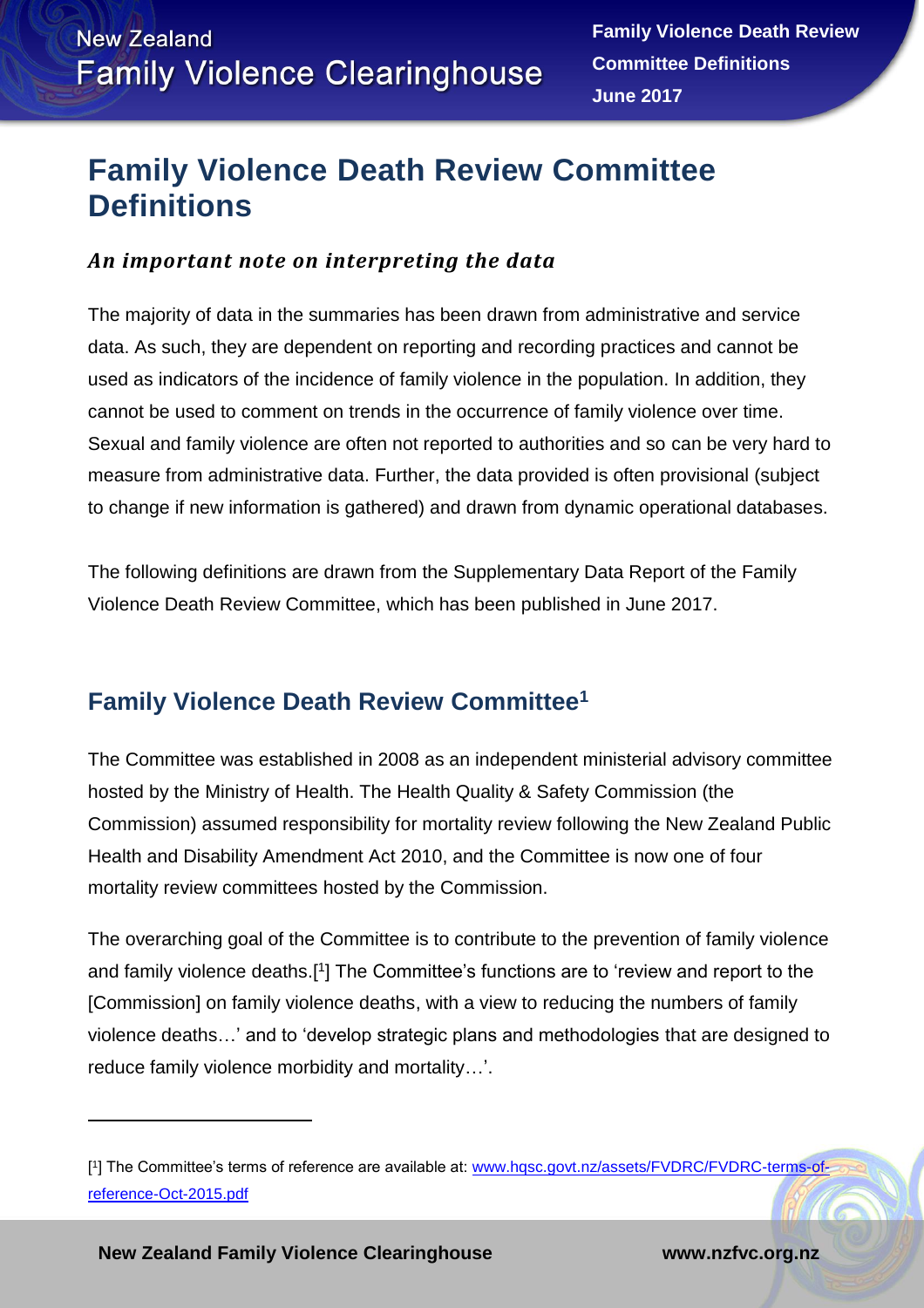$\overline{a}$ 

Members of the Committee are family violence experts from a wide range of disciplines across the social sector. They are selected on the basis of their potential to contribute to the mix of skills of the Committee and the background experience that they bring to the tables.[ 2 ]

## **Definition of a family violence deat[h](#page-0-0)**<sup>1</sup>

The Committee's terms of reference were modified in 2015, and the definition of a family violence death was updated to include a requirement that the death be an episode of family violence and/or that there be an identifiable history of family violence.

The purpose of this change was to exclude death events where the death itself was not an act of abuse or the culmination of a history of abuse; for example, where one of the parties accidentally killed a family member in the absence of any history of violence.

The Committee's revised definition of a family violence death is (with revisions shown in bold text): The unnatural death of a person (adult or child) where the suspected perpetrator(s) is a family or extended family member, [<sup>3</sup>] caregiver, [<sup>4</sup>] intimate partner, pervious partner of the victim, or pervious partner of the victim's current partner, **and where the death was an episode of family violence and/or there is an identifiable history of family violence**.

The following deaths are specifically excluded from the definition of a family violence death: the death of non-family member bystanders or interveners in a family violence episode; suicides; assisted suicides; and deaths from chronic illness associated with family violence.

<sup>[</sup> 2 ] See Appendix 3 for a list of past and current members in the Supplementary Data Report: January 2009 to December 2015.

<sup>[</sup> 3 ] 'Family or extended family member' is used in the broadest sense and includes whānau, hapū, mother, father, child, sibling, grandparent, aunt, uncle, step-parent, foster-parent etc.

<sup>[</sup> 4 ] 'Caregiver' refers to a person living in a 'domestic' relationship with, and providing care for, the victim.